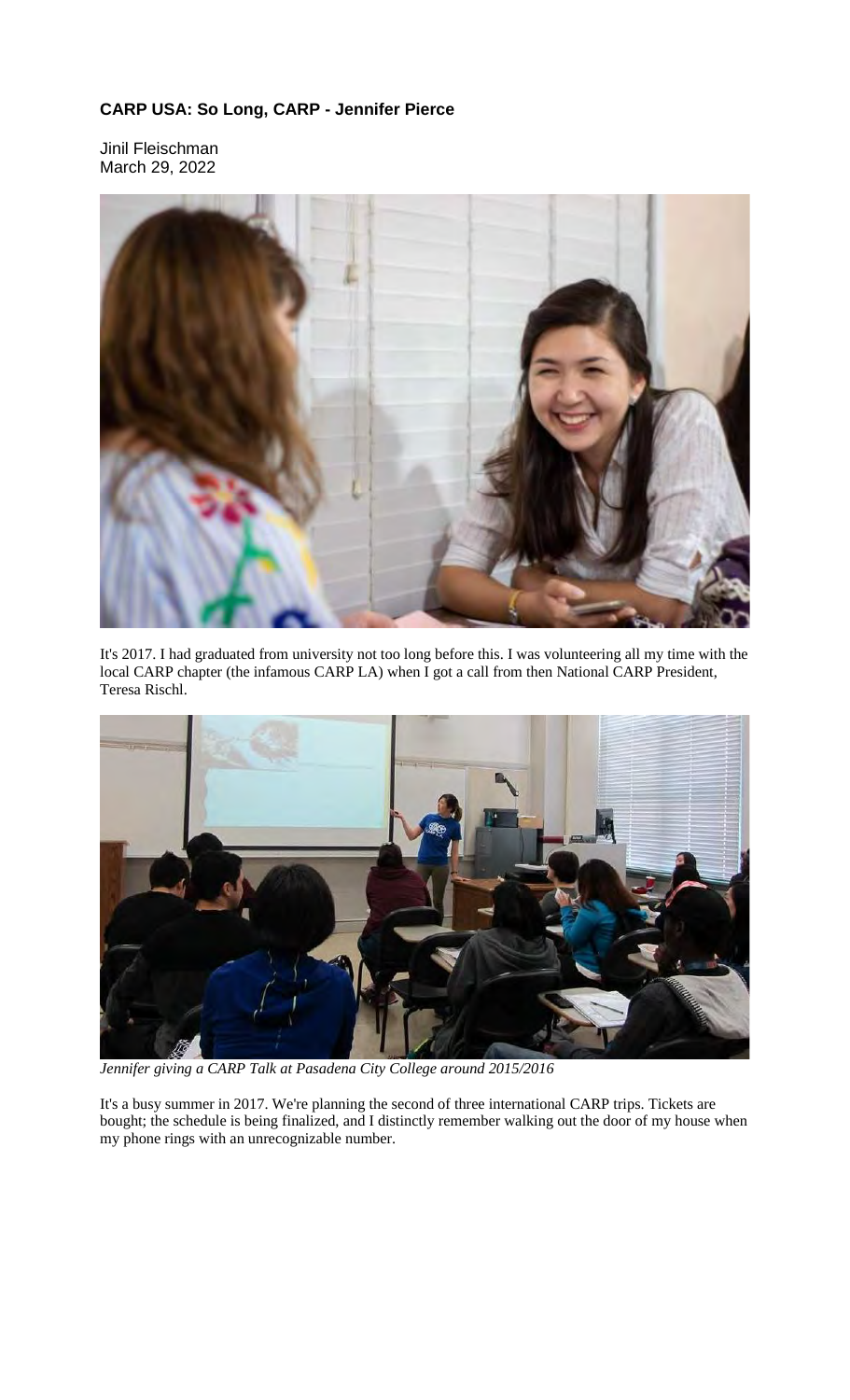

The millennial in me was going to ignore it, but I was expecting this one. It's Teresa. She is connecting to ask me if I want to join the National CARP team. I'm hyperventilating. The thing that I'm working on that I'm currently passionate about - could become my job. But I am severely underskilled.

"Just think about it," she says. "We'll connect after the trip."



Jennifer's first trip to New York City in 2017 with the National CARP staff for a Christmas party. They won a trivia game!

I was officially hired in August 2017. I had one month of training and then I was thrown into the deep end of a pool I had no idea was actually an ocean.

National CARP challenged me in every way imaginable, but it also opened me up to amazing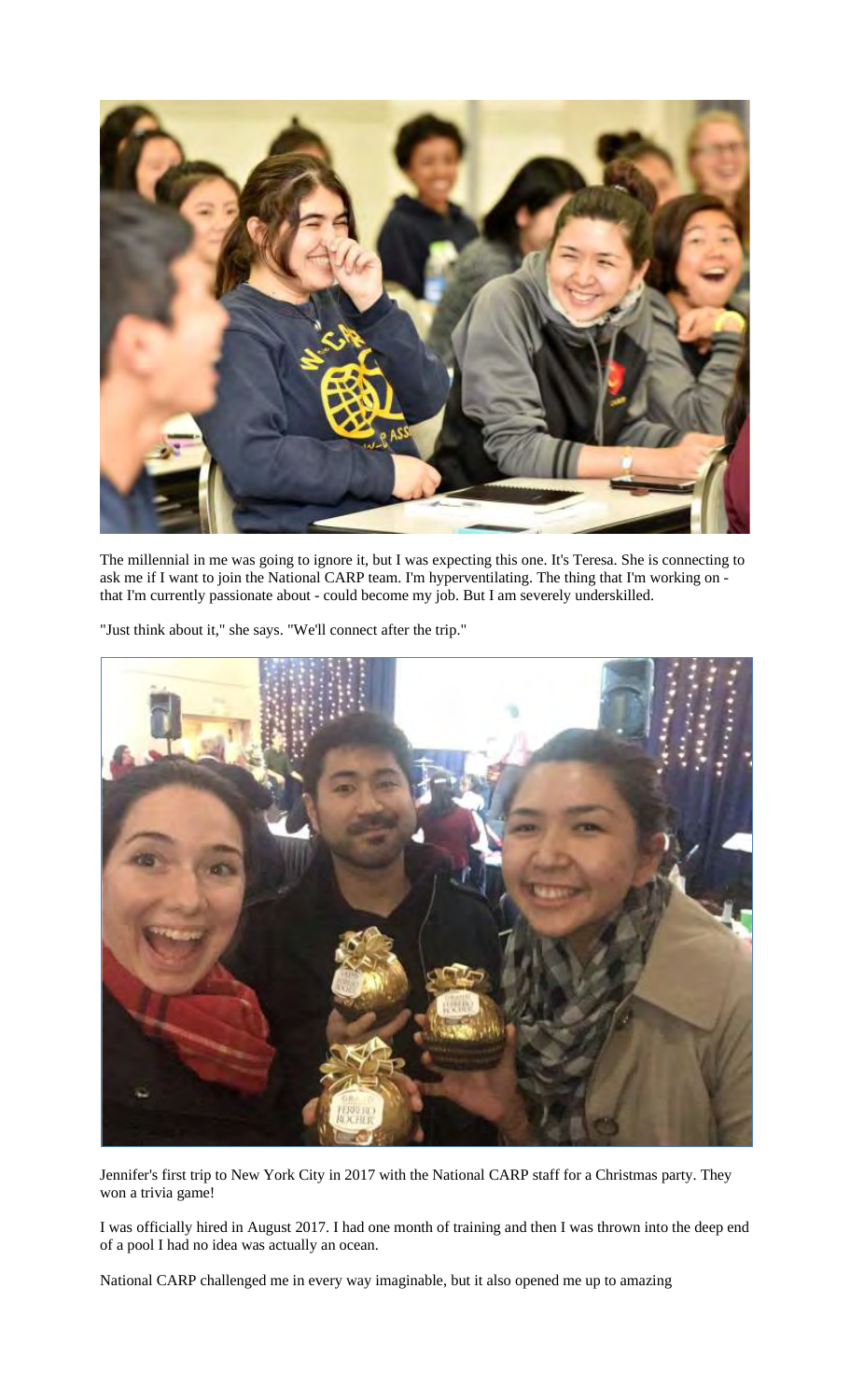experiences. I grew up in this job.



Jennifer attended her first CARP Momentum leadership retreat as a staff member. Pictured above is her team.

We hosted the third international HyoJeong Trip to Korea and Japan in 2018 with 360 students (pure insanity by the way; barely slept). I learned how the Board of Directors functions and how to manage expectations from them and the team. I learned how to write engaging newsletters and built an entire social media account from the ground up. I learned how to fundraise for a non-profit and maintain

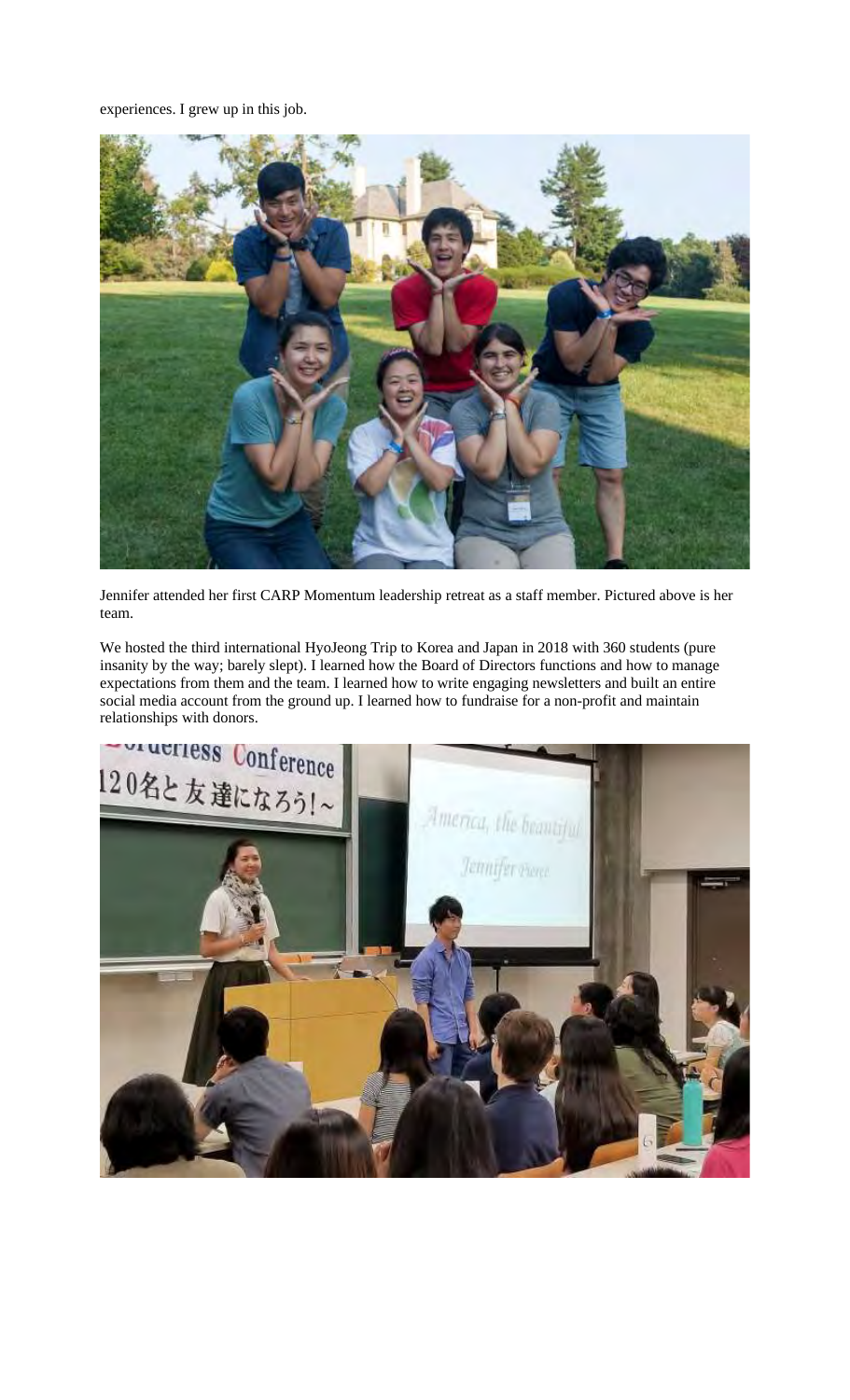

I was Teresa's shadow for three years. The thing I learned the most from her was about myself. I grew into my own person under her guidance. She provided me with a bubble to learn about who I was outside of the walls of LA and what I wanted to pursue. It was uncomfortable and rewarding.

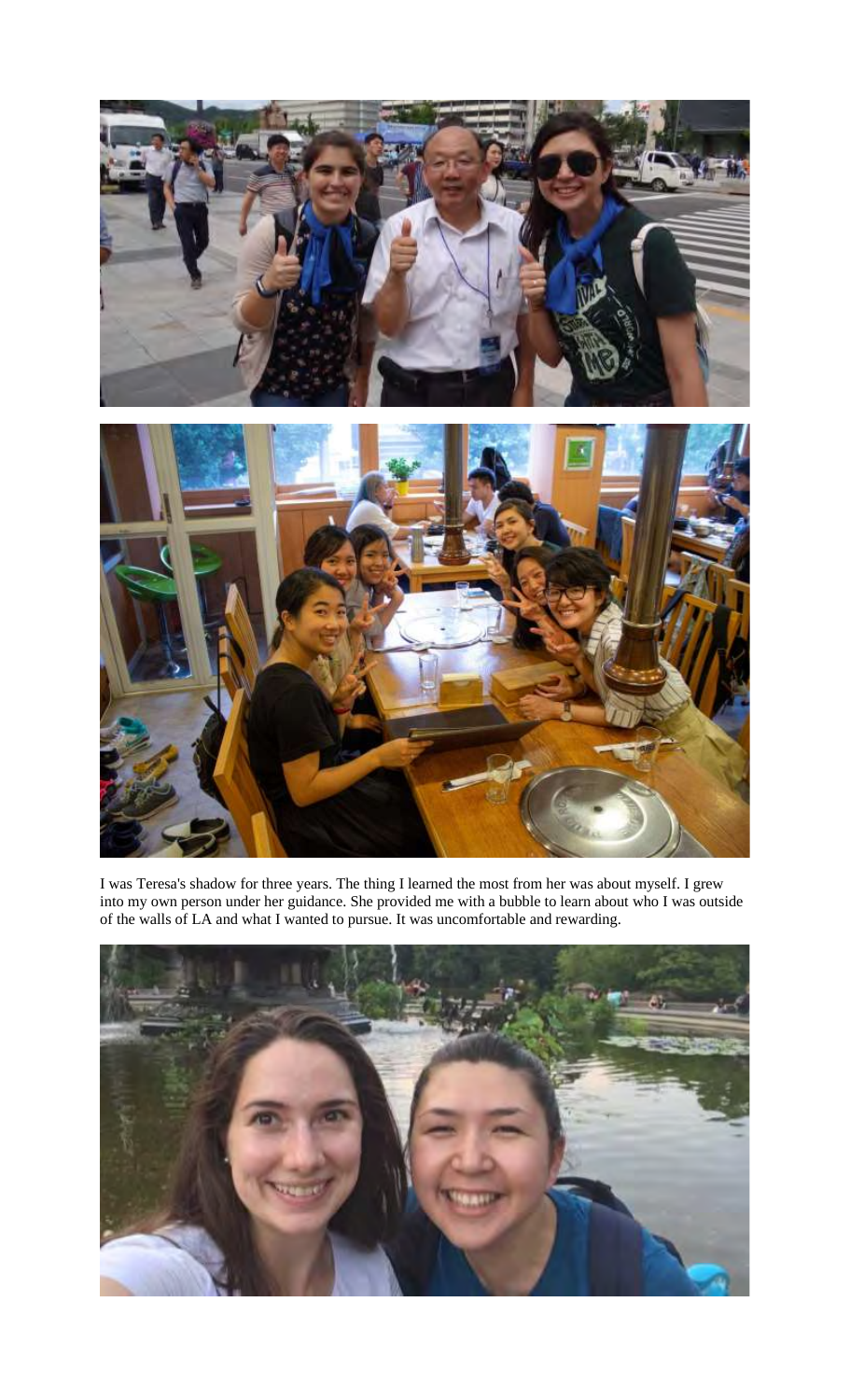During a few weeks in the summer of 2019, Jennifer was able to catch some downtime with Teresa at Central Park in New York City.

In the two years since, I worked at my peak. I've gone beyond what I thought I could accomplish and subsequently plateaued. Not that CARP has diminished in its mission or that it has run out of things to do. In fact, quite the opposite: CARP continues to dream bigger and bigger every year with a new, larger vision, backed by students and leaders and a staff who strive for more.



Pictured above is Jennifer with some of the staff and local members from the Love and Fidelity Network after their annual conference.

I believe in CARP and its ability to impact and influence students and campuses. I believe that these dreams will be achieved and will make the world a better, more peaceful place. Students like ours are unique and are absolutely committed to these goals. They are the most kind, the most determined and, most importantly, willing to do the work that gives the world a chance to be its best.



*Jennifer gives a presentation at CARP LA's Turning Point retreat in 2019*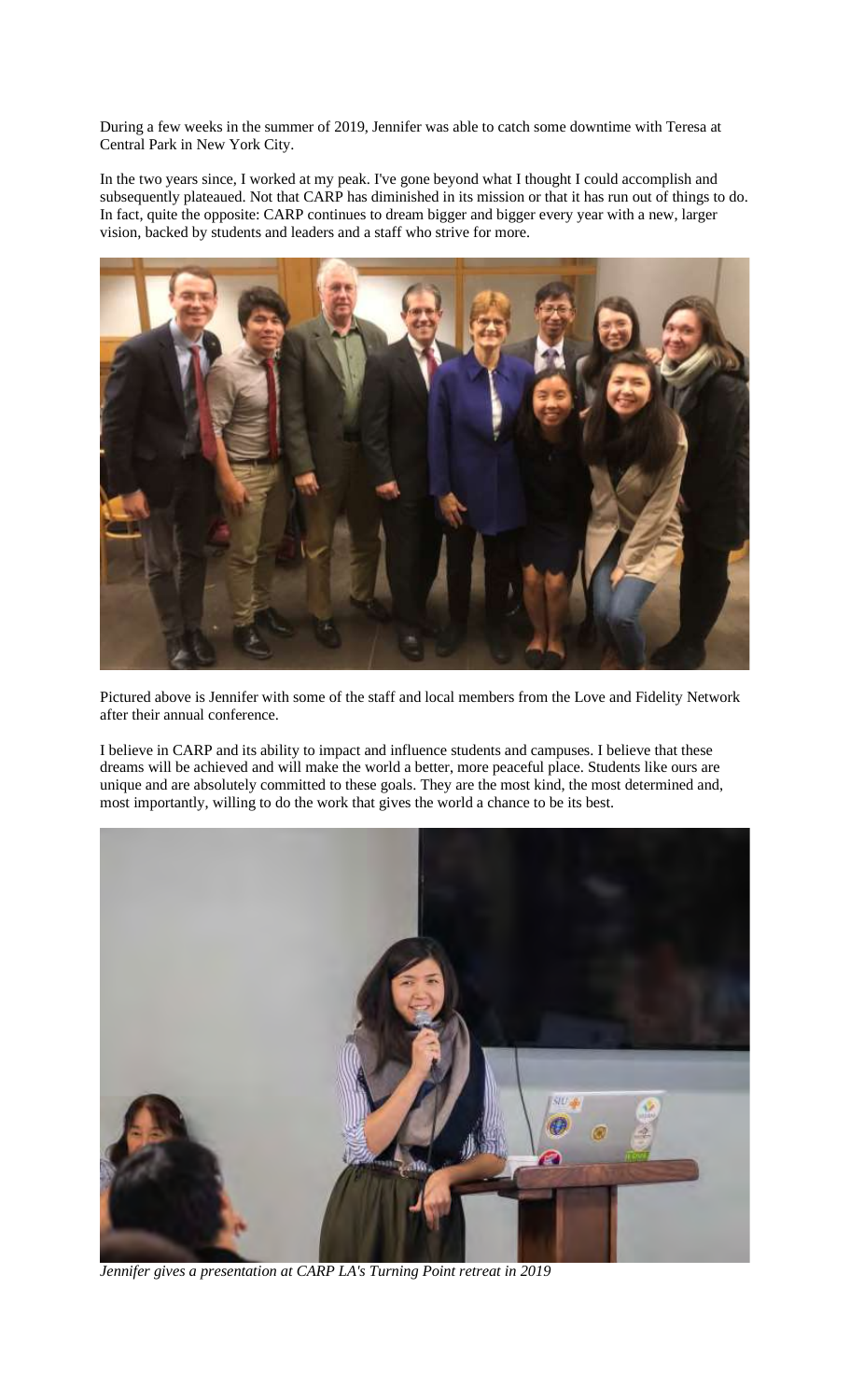

Jennifer takes an impressive selfie after her talk on being an influencer at the CARP Momentum 2019 leadership retreat in the West Coast.

I was the Communications Coordinator for this amazing group of people. The mission of communications has been to share and express the vision and dream of CARP. I was its spokesperson and defender. I shared everyday about our students and the work that they do. I showcased our staff and the tireless dedication they have to our students. I was the bridge for CARP and the world; an unseen, invisible voice, making sure CARP had the stage.

I've come to a plateau not because I can gain no more from the mission that CARP has, but rather because my personal journey is leading me elsewhere.



*Jennifer sat right at front during Mother Moon's banquet, hosted after a peace rally at the Prudential Center in 2019*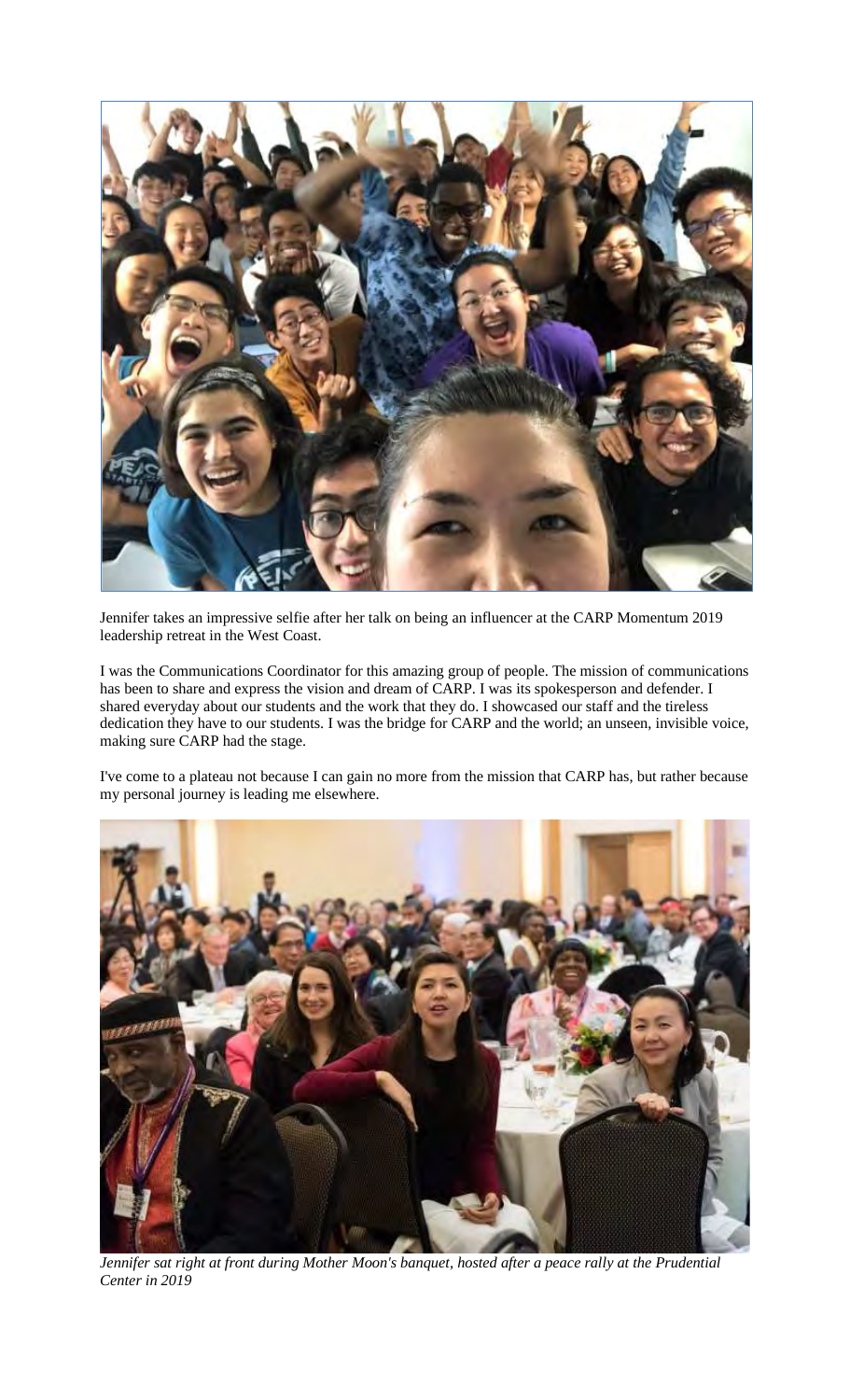CARP will continue without me, but I will never be a stranger to this incredible organization. The work that I have done will grow and develop, and the relationships that I have made with both the organization and its people will last decades after this.

So, goodbye, friends. I was happy to serve, and I will always be in your corner.

Endless thanks,

Jennifer Pierce, Former Communications Coordinator

P.S. Our new Communications Coordinator is Ryota Naito, and he is awesome; you are all in very good hands. Peace!

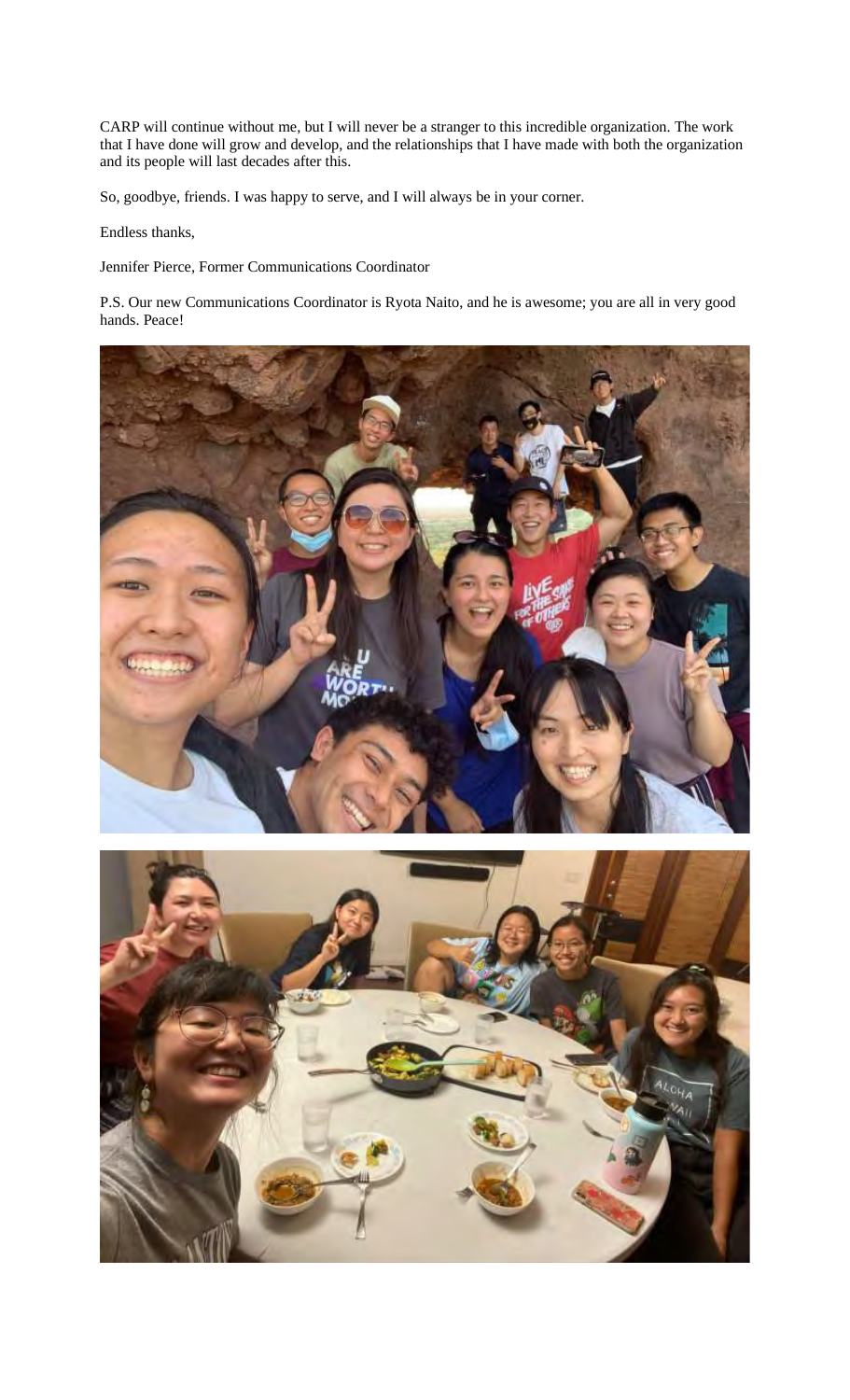